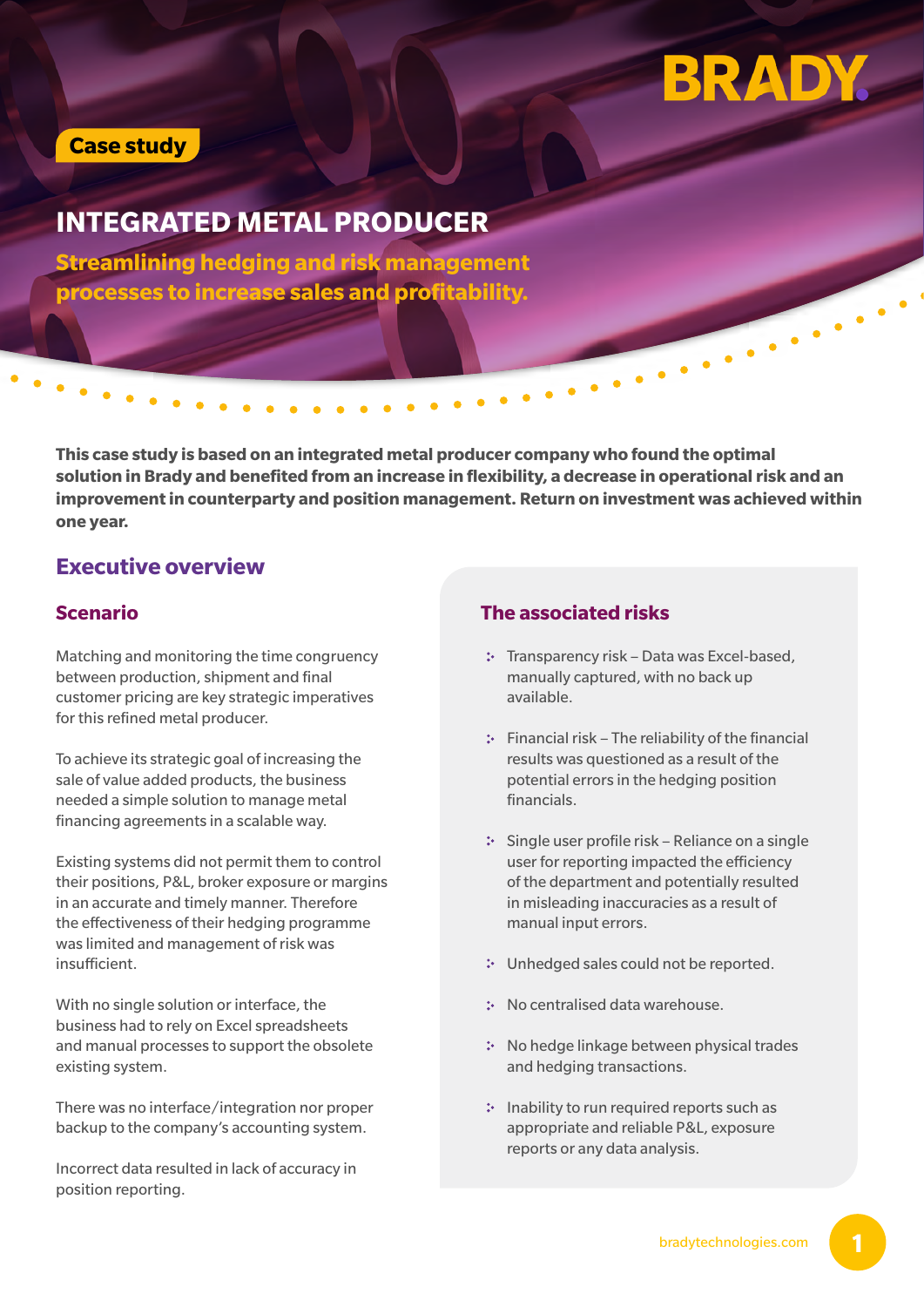#### **Objectives**



Offer more customer flexibility in terms of pricing options, without ocurring extra risk themselves.



**Generate** reports in a timely fashion.



Provide analysis of the hedging programme.



Automate processes wherever possible to minimise potential errors through reliance on manual input.

Replace a legacy unsupported trading platform, various spreadsheets, a paper trade blotter and emails.

#### **Resolution**

In order to improve customer satisfaction, the business recognised the need to re-evaluate its risk and portfolio /position management processes. Following a review of its legacy solution, the company concluded that a new solution would be required.

Users of the system would be based in multiple locations in the hedging, accounts and finance departments and would require access to the core data. The company then researched the CTRM space, focusing on potential suppliers that offered proven expertise and presence in the trading and risk management space for industrial metals. After detailed analysis, the company concluded that the sophistication, completeness and maturity of Brady's offering, along with Brady's deep domain expertise within metals, provided the best solution for their business.

- information.
- $\boldsymbol{J}$ Using Excel was just not an option.
- $\mathcal{L}$ transaction lifecycle.
	- reducing operational risk.
- $\boldsymbol{\mathcal{J}}$
- $\checkmark$

The company engaged Brady and implemented the Brady solution to manage its hedging operations. This incorporated internal and external hedging covering a range of listed products including futures, averages, swaps, options and TAPOs.

The Brady solution now provide the integrated metal roducer with real-time visibility of their metal position, automates reconciliation with their brokers, automates price upload, mark-tomarket and confirmations, as well as calculating margin requirements for brokers. The company uses the software to track metal price exposure from its physical contracts and hedge this to achieve its target price for each month, regardless of how the client contracts are priced.

- $\checkmark$  The solution has enabled the company to increase its annual hedging tonnages from 300,000 tonnes to 1.5m tonnes.
- Management reports from position, P&L and risk which previously took 2 days to compile are now available within seconds, reducing manual effort and providing senior management with up-to-date and accurate information in real time.
- Comprehensive report generation and analysis.
- Rolling positions with brokers has become much more efficient, saving half a day per roll every time this is needed.
- Broker margin requirements can be proactively managed, reducing margin calls and making better use of broker limits.
- Full transparency of hedging results and financial reporting.
- Seamless interface to SAP.
- It was clear that with the additional pricing flexibility and the subsequent  $\checkmark$ increase in traded volumes, that the return on investment of such a project would be more evident and would significantly speed up the payback period through increased margin.







Accuracy of position reporting has been improved, saving time and allowing quicker decision-making based on correct, up-to-date

Using Brady allows this integrated metal producer company to manage the price risk of consignment stocks much more closely, with the flexibility to roll positions to any date, rather than just to the third Wednesday.

Trade capture, processing and reconciliation with brokers is now far more automated, saving on average 10 minutes per transaction over the

Input errors have been significantly reduced, saving manual effort and

This pricing optionality will also result in an increase of traded volume.

The company is now able to offer more flexible pricing to their clients, both fixed and floating, ranging from M-1 to M+5, and manage the associated hedges efficiently and accurately. This will support its strategy to pursue its marketing of its value added products.

#### **Benefits**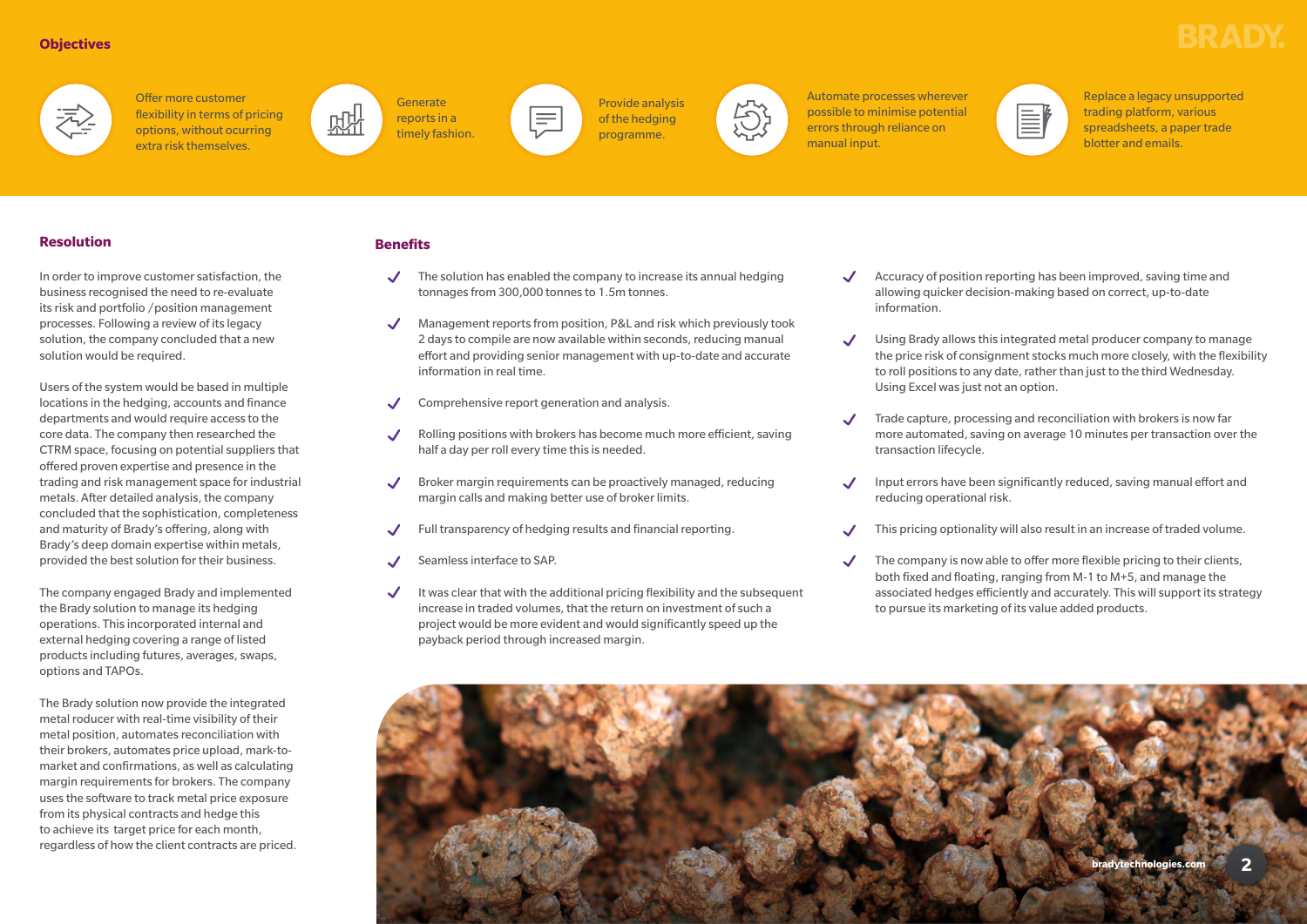**3**





# **Brady benefits at a glance**

On the basis of the following key findings, the team's recommendation to the board was to select Brady based on the following key findings:

To effectively benchmark and improve risk management, a sophisticated and robust system is required to capture, control and analyse any deviations from the expected benchmark plan.

- **Market leader**
- Strong knowledge and expertise in base metals and LME
- **Referenceable customers**
- $\cdot$  Strong scoping practice prior to starting the project
- **E** Localised support
- **Interface to SAP**
- **:** User-friendly
- **:** Fully compliant with risk management standards and hedging requirements

A major benefit that simplifies and ensures accuracy in:

- : Trading activity in the Front Office.
- : Back Office administration.
- \* Trade entry and verification, counterparty reconciliation.
- Emulating the processes of the futures exchange: trade blotters, transaction databases, position aggregation, marking to market to the hedger's business
- View slices: by company, counterparty, broker, prompt date, portfolio valuing spread risk
- \* Priced and to be priced contracts and physical/hedge matching
- Cashflow projection, open position statements, and sensitivity analysis
- P&L reports, per slice: by company, counterparty, broker, prompt date
- Quantify risk, a smelter must be able to build a risk profile from forecasted tonnages and market prices
- There should be the ability to measure the financial consequences of the profile based on three scenarios
	- Historic price series
	- Current forward market curve
	- $\therefore$  Exposure to price sensitivity, spreads, and opportunistic trading









Brady can demonstrate clear value to metal producers, by streamlining their hedging processes, reducing risk, helping to provide flexibility in pricing on client contracts and increasing sales, providing up-to-the-minute positions, P&L and risk reports for risk managers, finance and management in a robust and automated framework.